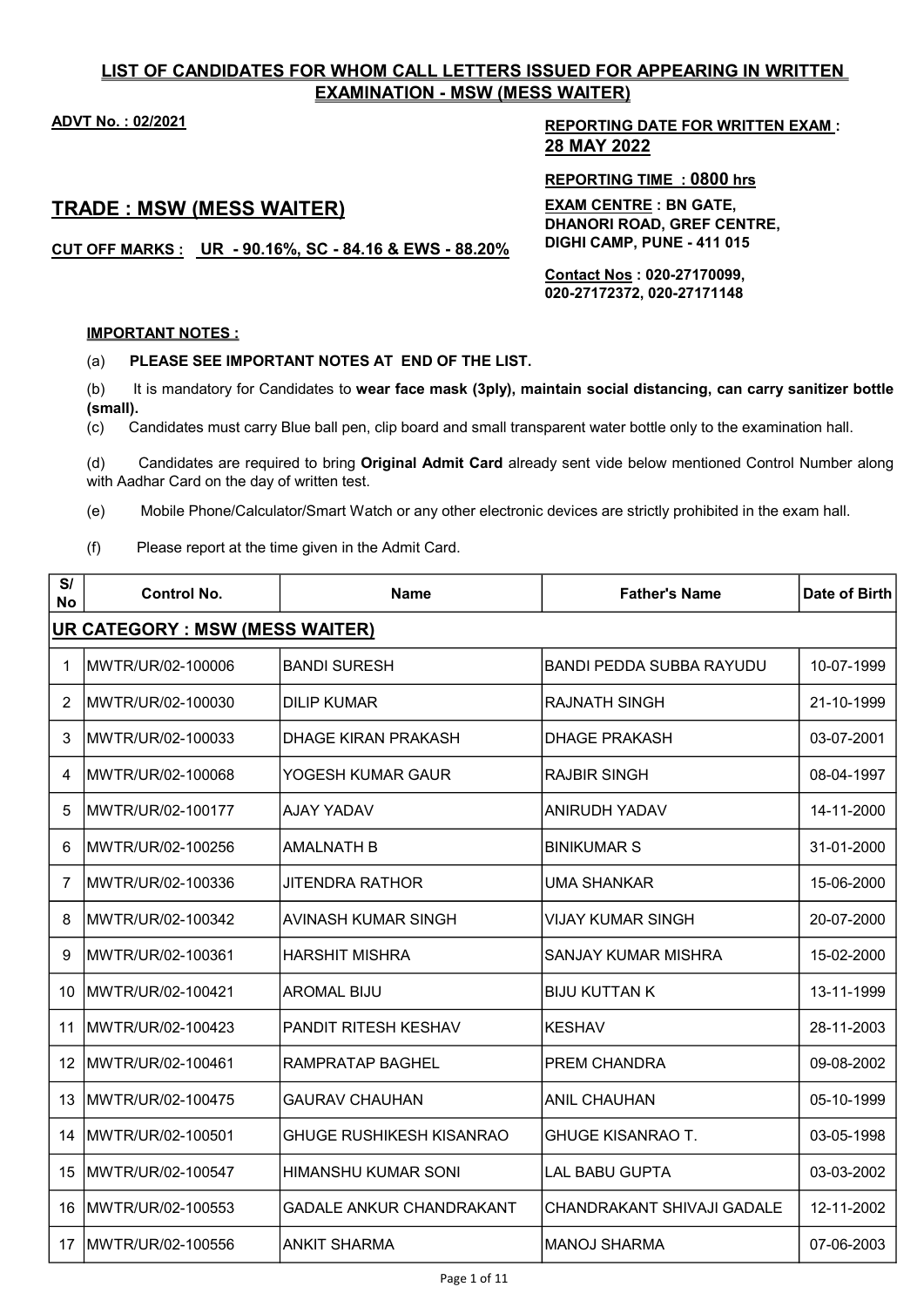| S/<br>No | <b>Control No.</b>     | <b>Name</b>                                  | <b>Father's Name</b>                    | Date of Birth |
|----------|------------------------|----------------------------------------------|-----------------------------------------|---------------|
| 18       | MWTR/UR/02-100608      | <b>SOMVEER</b>                               | <b>VIJAY SINGH</b>                      | 12-08-1999    |
| 19       | IMWTR/UR/02-100834     | ARUN KUMAR G B                               | <b>GOPA KUMAR S</b>                     | 11-06-1999    |
| 20       | IMWTR/UR/02-101100     | <b>SAMEER KUMAR</b>                          | <b>ANIL KUMAR</b>                       | 19-08-2001    |
| 21       | MWTR/UR/02-101159      | <b>ANIKET SINGH</b>                          | RAJKISHOR SINGH                         | 30-09-2003    |
| 22       | IMWTR/UR/02-101216     | KADAGALA RAVITEJA                            | KADAGALA SATYANNARAYANA                 | 15-06-2001    |
| 23       | IMWTR/UR/02-101257     | RISHIKESH PRINCE PRAJAPATI                   | ISHWAR CHANDRA PRAJAPATI                | 12-01-2003    |
| 24       | IMWTR/UR/02-101295     | <b>SAURABH</b>                               | <b>RAJ KUMAR</b>                        | 23-06-2002    |
| 25       | IMWTR/UR/02-101341     | <b>RITIK PATHAK</b>                          | <b>SUBHASH CHANDRA</b>                  | 15-07-2001    |
| 26       | MWTR/UR/02-101430      | DHANAI TUSHAR LAKSHMAN                       | DHANAI LAKSHMAN NARAYAN                 | 10-08-2002    |
| 27       | IMWTR/UR/02-101554     | SIDHARTH PATHANIA                            | <b>SURINDER SINGH</b>                   | 15-09-2001    |
| 28       | IMWTR/UR/02-101563     | ABHISHEK SANGWAN                             | SATYAPAL SINGH                          | 07-10-2001    |
| 29       | MWTR/UR/02-101635      | <b>SAHIL KHAN</b>                            | <b>SALEEM KHAN</b>                      | 10-08-2002    |
| 30       | IMWTR/UR/02-101690     | <b>NARENDER KUMAR</b>                        | <b>RAMESH KUMAR</b>                     | 24-11-2001    |
| 31       | IMWTR/UR/02-101734     | SOMVANSHI GAURAV MANOJ                       | SOMVANSHI MANOJ DHANRAJ                 | 15-06-2001    |
| 32       | MWTR/UR/02-101881      | DEBAJIT SARKAR                               | PARASHURAM SARKAR                       | 13-07-2003    |
| 33       | MWTR/UR/02-101898      | <b>SHAKTI SINGH</b>                          | <b>BAHADUR SINGH</b>                    | 13-10-2003    |
| 34       | IMWTR/UR/02-102000     | <b>MAGESH B</b>                              | <b>BHASKARL</b>                         | 18-03-2000    |
| 35       | MWTR/UR/02-102016      | <b>SURWASE SUNIL</b><br><b>RAJENDRAKUMAR</b> | RAJENDRAKUMAR TUKARAM<br><b>SURWASE</b> | 02-09-2003    |
| 36       | MWTR/UR/02-102019      | <b>DHEERAJ KUMAR</b>                         | PRAMOD KUMAR SINGH                      | 25-02-1999    |
| 37       | MWTR/UR/02-102037      | LALIT SINGH                                  | <b>RANJEET SINGH</b>                    | 10-12-2002    |
|          | 38   MWTR/UR/02-102107 | PATIL YUVRAJ DILIP                           | PATIL DILIP                             | 04-01-2000    |
| 39       | MWTR/UR/02-102150      | LOKESH                                       | <b>MUKHTYAR SINGH</b>                   | 14-11-1998    |
| 40       | MWTR/UR/02-102197      | MALI PANDURANG SHIVAJI                       | MALI SHIVAJI ANANDA                     | 22-07-1999    |
| 41       | MWTR/UR/02-102264      | <b>MONU</b>                                  | <b>MAHENDER SHARMA</b>                  | 30-11-2002    |
| 42       | MWTR/UR/02-102283      | MAHAJAN CHETAN SHARAD                        | <b>MAHAJAN SHARAD KASHINATH</b>         | 05-11-2003    |
| 43       | MWTR/UR/02-102290      | <b>VIKAS</b>                                 | <b>MANMOHAN</b>                         | 16-08-1997    |
| 44       | MWTR/UR/02-102389      | <b>GOVIND</b>                                | PADAM SINGH                             | 16-04-2000    |
| 45       | MWTR/UR/02-102441      | <b>ISHWAR</b>                                | <b>RAM SINGH</b>                        | 08-05-2000    |
| 46       | MWTR/UR/02-102476      | KATALE VISHAL GOVIND                         | <b>GOVIND</b>                           | 09-05-1999    |
| 47       | MWTR/UR/02-102510      | <b>SAURABH SHARMA</b>                        | <b>MANOJ SHARMA</b>                     | 28-02-2003    |
| 48       | MWTR/UR/02-102532      | <b>JAGNNATH SAINI</b>                        | RAGHUVEER SAINI                         | 07-08-1999    |
| 49       | MWTR/UR/02-102534      | <b>ARUN YADAV</b>                            | <b>GOPAL YADAV</b>                      | 15-05-1998    |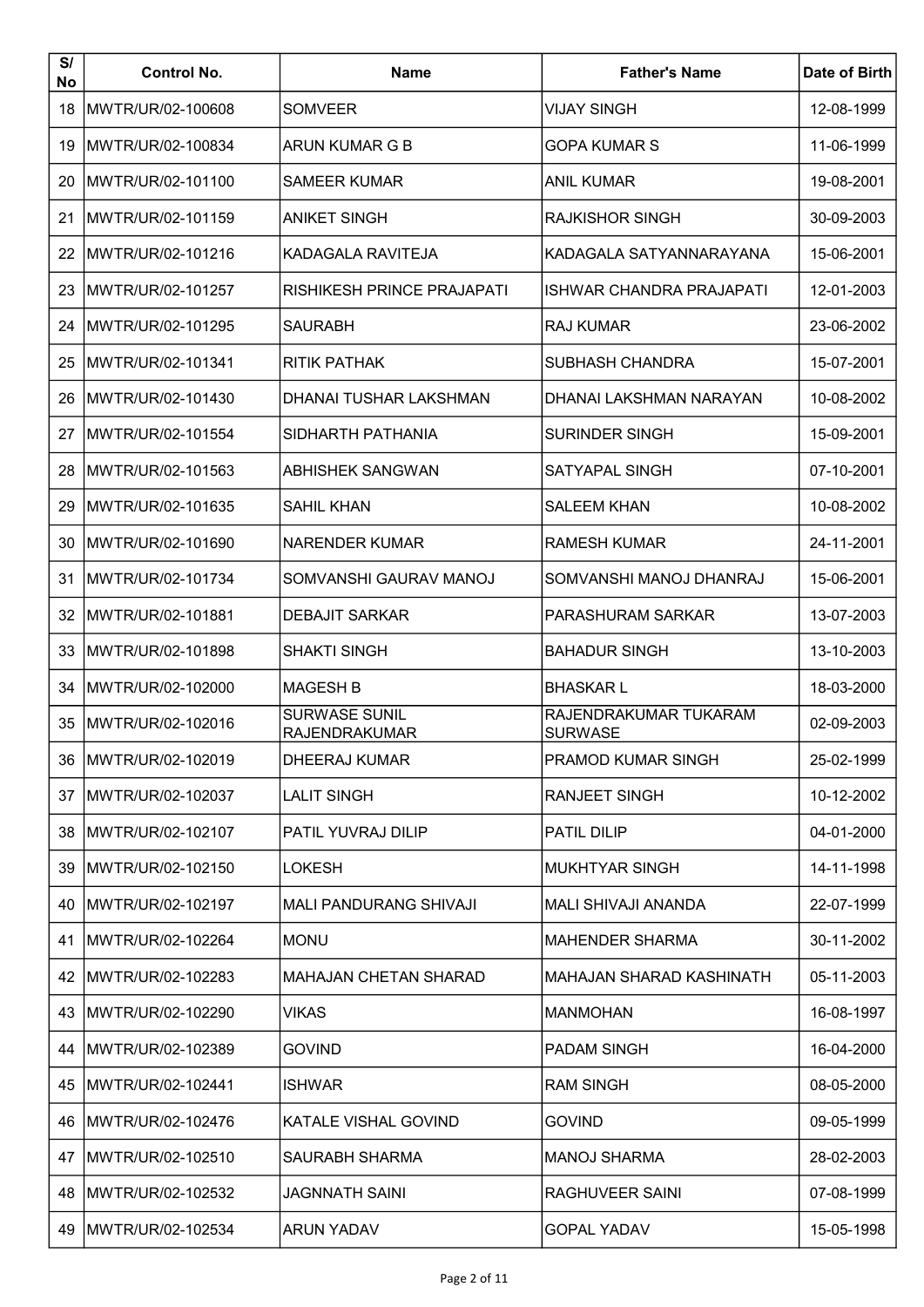| S/<br>No | <b>Control No.</b> | <b>Name</b>                           | <b>Father's Name</b>        | Date of Birth |
|----------|--------------------|---------------------------------------|-----------------------------|---------------|
| 50       | MWTR/UR/02-102586  | <b>AJIT YADAV</b>                     | <b>SURYA KUMAR YADAV</b>    | 21-08-1998    |
| 51       | MWTR/UR/02-102592  | <b>MAYANK</b>                         | <b>RAJKUMAR</b>             | 01-08-2003    |
| 52       | MWTR/UR/02-102619  | JITENDRA YADAV                        | <b>KAJOR MAL YADAV</b>      | 11-11-2000    |
| 53       | MWTR/UR/02-102695  | <b>SAURABH DWIVEDI</b>                | JAGDAMBA KUMAR DWIVEDI      | 01-01-2002    |
| 54       | MWTR/UR/02-102709  | <b>JAGBIR</b>                         | <b>SHAMSHER</b>             | 12-06-2002    |
| 55       | IMWTR/UR/02-102864 | <b>AMIT KUMAR SINGH</b>               | <b>SHYAMJI SINGH</b>        | 31-01-2000    |
| 56       | IMWTR/UR/02-102916 | <b>CHANDRABHUSHAN SINGH</b>           | <b>GURUDAYAL SINGH</b>      | 02-07-2000    |
| 57       | IMWTR/UR/02-102971 | KOLI PANKAJ SAHEBRAO                  | KOLI SAHEBRAO YADAV         | 25-06-1997    |
| 58       | IMWTR/UR/02-103050 | <b>AKASH SINGH TOMAR</b>              | <b>BHAGWAN SINGH</b>        | 18-12-1999    |
| 59       | IMWTR/UR/02-103059 | <b>DEEPAK</b>                         | <b>SUSHIL KUMAR</b>         | 31-12-1998    |
| 60       | MWTR/UR/02-103076  | WAGH BHAGWAN VITTHAL                  | VITTHAL EKNATH WAGH         | 08-09-2000    |
| 61       | IMWTR/UR/02-103092 | RAHUL                                 | <b>VIJAY PAL</b>            | 28-05-1999    |
| 62       | IMWTR/UR/02-103107 | DEVARA PAVAN KALYAN                   | DEVARA RAJENDAR             | 06-11-2003    |
| 63       | MWTR/UR/02-103120  | JADHAV HARSHAL NAMDEV                 | NAMDEV PRALHAD JADHAV       | 26-12-2002    |
| 64       | MWTR/UR/02-103155  | <b>MONU KUMAR</b>                     | <b>SUNIL KUMAR</b>          | 01-04-2002    |
| 65       | MWTR/UR/02-103186  | <b>SACHIN SHARMA</b>                  | <b>BALBIR SINGH</b>         | 09-11-1998    |
| 66       | MWTR/UR/02-103224  | <b>LALIT KUMAR</b>                    | <b>PARVEEN KUMAR</b>        | 01-04-2000    |
| 67       | MWTR/UR/02-103225  | <b>ROHIT MAURYA</b>                   | <b>SURESH PRASAD MAURYA</b> | 19-05-2003    |
| 68       | MWTR/UR/02-103242  | <b>ROBIN SINGH</b>                    | <b>SANJAY KUMAR</b>         | 28-09-2003    |
| 69       | MWTR/UR/02-103285  | <b>ANKIT YADAV</b>                    | <b>RAJBIR</b>               | 23-05-2000    |
| 70       | MWTR/UR/02-103299  | MOHAMMAD KHAJAPASHA                   | <b>MOHAMMAD ISMAIL</b>      | 29-11-2001    |
| 71       | MWTR/UR/02-103316  | <b>SATHIVEL V</b>                     | <b>VENKATESAN G</b>         | 28-07-1999    |
| 72       | MWTR/UR/02-103353  | <b>ANIL KUMAR</b>                     | <b>RAN SINGH</b>            | 18-05-1997    |
| 73       | MWTR/UR/02-103388  | <b>NAVBHAR</b>                        | <b>BALWAN</b>               | 03-04-2002    |
| 74       | MWTR/UR/02-103422  | MISHRA KUNAL MAHENDRA                 | <b>MAHENDRA MISHRA</b>      | 17-05-2002    |
| 75       | MWTR/UR/02-103454  | ANANDHU B                             | BHARGAVAN PILLAI V          | 29-05-2003    |
| 76       | MWTR/UR/02-103478  | <b>ROHIT</b>                          | <b>OM PRAKASH</b>           | 15-09-1999    |
| 77       | MWTR/UR/02-103522  | <b>SHASHANK RAI</b>                   | <b>BADRI NARAYAN RAI</b>    | 22-11-2001    |
| 78       | MWTR/UR/02-103766  | KAUSHIK KUMAR PATHAK                  | <b>ANIL KUMAR</b>           | 28-09-2003    |
| 79       | MWTR/UR/02-103781  | DESHMUKH ATHARVA ANIRUDDHA JANIRUDDHA |                             | 12-01-2001    |
| 80       | MWTR/UR/02-103799  | KOKARE SURAJ SANJAY                   | <b>SANJAY KOKARE</b>        | 07-05-2002    |
| 81       | MWTR/UR/02-103806  | <b>PANKAJ KUMAR</b>                   | <b>PRAKASH CHAND</b>        | 01-07-2003    |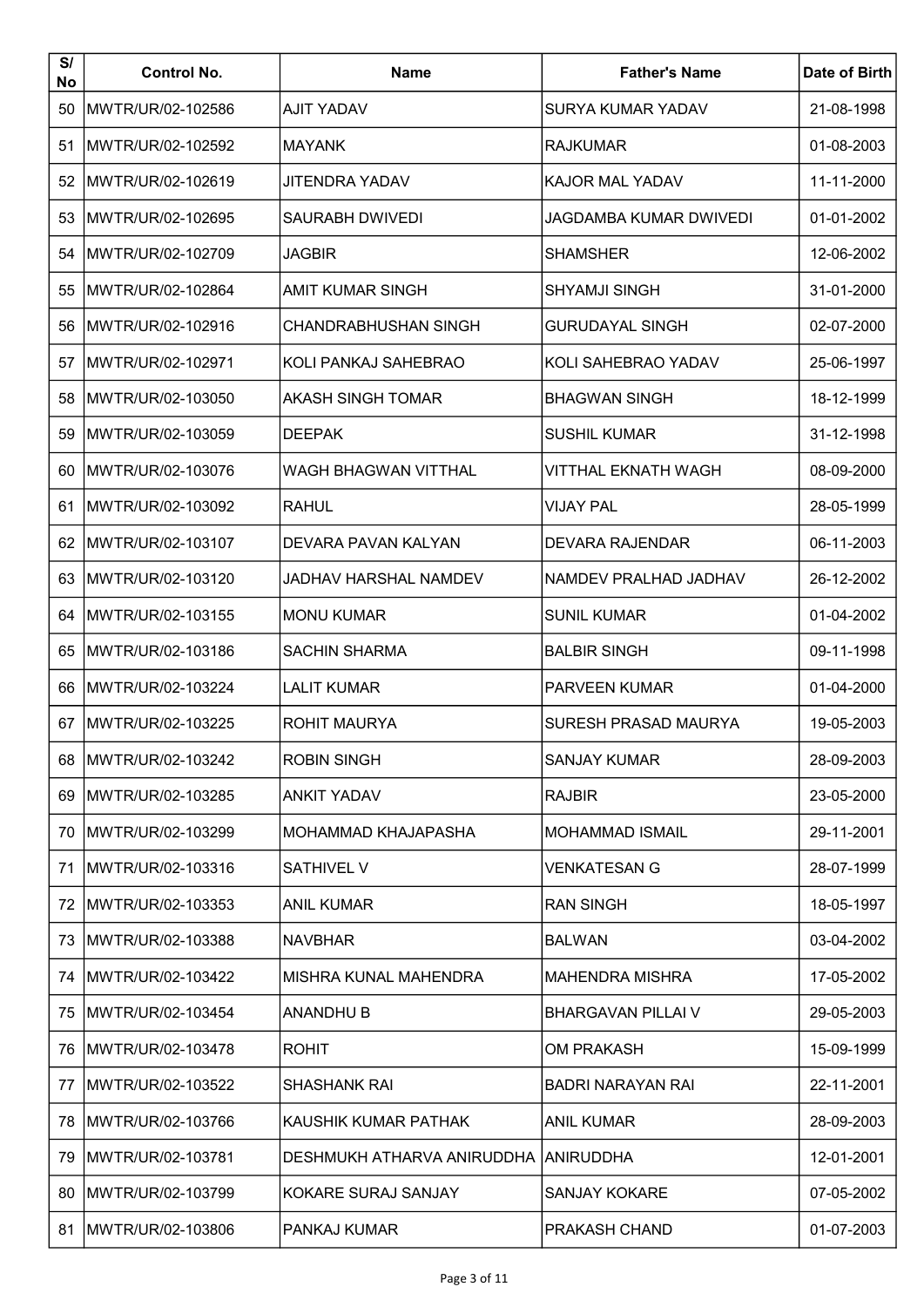| S/<br>No | <b>Control No.</b>      | <b>Name</b>                  | <b>Father's Name</b>           | Date of Birth |
|----------|-------------------------|------------------------------|--------------------------------|---------------|
| 82       | MWTR/UR/02-103825       | <b>ABHISHEK SINGH YADAV</b>  | PHOOL SINGH YADAV              | 30-09-2000    |
| 83       | MWTR/UR/02-103861       | <b>GAUTAM</b>                | <b>OM PRAKASH</b>              | 30-10-2001    |
| 84       | MWTR/UR/02-103913       | <b>TARUN MISHRA</b>          | <b>SHRIKANT MISHRA</b>         | 27-07-2000    |
| 85       | MWTR/UR/02-103940       | <b>ANITEK DWIVEDI</b>        | <b>CHHOTELAL DWIVEDI</b>       | 26-11-2001    |
| 86       | MWTR/UR/02-103942       | KUNWAR MAIRAJ KHAN           | <b>ABDUL JABBAR</b>            | 11-04-1999    |
| 87       | IMWTR/UR/02-104096      | <b>AJAY SINGH YADAV</b>      | <b>BIRBAL YADAV</b>            | 01-07-1998    |
| 88       | IMWTR/UR/02-104164      | <b>PATIL PAVAN BHAGWAN</b>   | <b>PATIL BHAGWAN GOKUL</b>     | 08-04-2001    |
| 89       | MWTR/UR/02-104234       | DHANANJAY KUMAR              | <b>SUNIL SHAH</b>              | 21-11-1997    |
| 90       | MWTR/UR/02-104259       | <b>PRAMOD GAUTAM</b>         | DATT PRASAD GAUTAM             | 01-01-2000    |
| 91       | IMWTR/UR/02-104343      | YASHBIR                      | <b>BHUDEV</b>                  | 01-01-2000    |
| 92.      | MWTR/UR/02-104358       | <b>ASHISH</b>                | SATYANARAYAN                   | 25-07-1998    |
| 93       | IMWTR/UR/02-104365      | <b>ABHISHEK YADAV</b>        | <b>PRAMOD YADAV</b>            | 10-07-2002    |
| 94       | IMWTR/UR/02-104430      | ASWIN S                      | <b>SHIVADASAN</b>              | 19-05-2000    |
| 95       | IMWTR/UR/02-104475      | <b>ROHIT KUMAR</b>           | <b>RAJ KUMAR</b>               | 08-09-2001    |
| 96       | MWTR/UR/02-104491       | PATIL BHUSHAN RAJENDRA       | RAJENDRA PATIL                 | 21-04-2000    |
| 97       | IMWTR/UR/02-104499      | <b>MOHIT TAK</b>             | <b>SHYAM LAL TAK</b>           | 01-08-2000    |
| 98       | MWTR/UR/02-104548       | KHAIRMODE UJJWAL SHANKAR     | <b>SHANKAR</b>                 | 22-01-2003    |
| 99       | MWTR/UR/02-104604       | <b>HIMANSHU</b>              | <b>JAGBIR SINGH</b>            | 22-10-2002    |
|          | 100 MWTR/UR/02-104617   | <b>CHEMATE AKSHAY SANJAY</b> | <b>SANJAY SHRIRANG CHEMATE</b> | 01-07-1997    |
|          | 101   MWTR/UR/02-104683 | <b>GAVLI DARSHAN BHAGVAN</b> | <b>GAVLI BHAGVAN GOPINATH</b>  | 21-10-2003    |
|          | 102 MWTR/UR/02-104778   | ANKIT KUMAR THAKUR           | <b>MANOJ KUMAR</b>             | 20-07-1997    |
|          | 103 MWTR/UR/02-104780   | <b>PAWAN KUMAR</b>           | <b>SUNIL PRASAD</b>            | 06-10-1997    |
|          | 104   MWTR/UR/02-104784 | <b>PARVESH</b>               | <b>RAMMAHER</b>                | 12-10-2003    |
|          | 105 MWTR/UR/02-104826   | MORE UDDHAV KRISHNAT         | MORE KRISHNAT BAJIRAO          | 28-03-2003    |
|          | 106 MWTR/UR/02-104880   | <b>ARVIND KUMAR GUPTA</b>    | <b>LALAN PRASAD</b>            | 01-01-2003    |
|          | 107 MWTR/UR/02-104923   | MOHAMMAD WASIM NAIKOO        | MOHAMMAD AMIN NAIKOO           | 13-03-2002    |
|          | 108 MWTR/UR/02-104928   | <b>JAIVEER</b>               | <b>BHOOP SINGH</b>             | 14-08-1999    |
|          | 109 MWTR/UR/02-105059   | <b>BALKARMOR</b>             | CHANDERPAL                     | 01-04-1999    |
|          | 110 MWTR/UR/02-105231   | <b>VIKANSHU</b>              | <b>DESHRAJ</b>                 | 20-02-2002    |
|          | 111   MWTR/UR/02-105259 | NITIN YADAV                  | <b>KRISHAN</b>                 | 18-08-2001    |
|          | 112   MWTR/UR/02-105277 | <b>SALMAN KHAN</b>           | <b>ISRAR AHMED KHAN</b>        | 19-01-2001    |
|          | 113 MWTR/UR/02-105295   | <b>ROHIT</b>                 | <b>BHRAM PRAKASH</b>           | 30-06-2001    |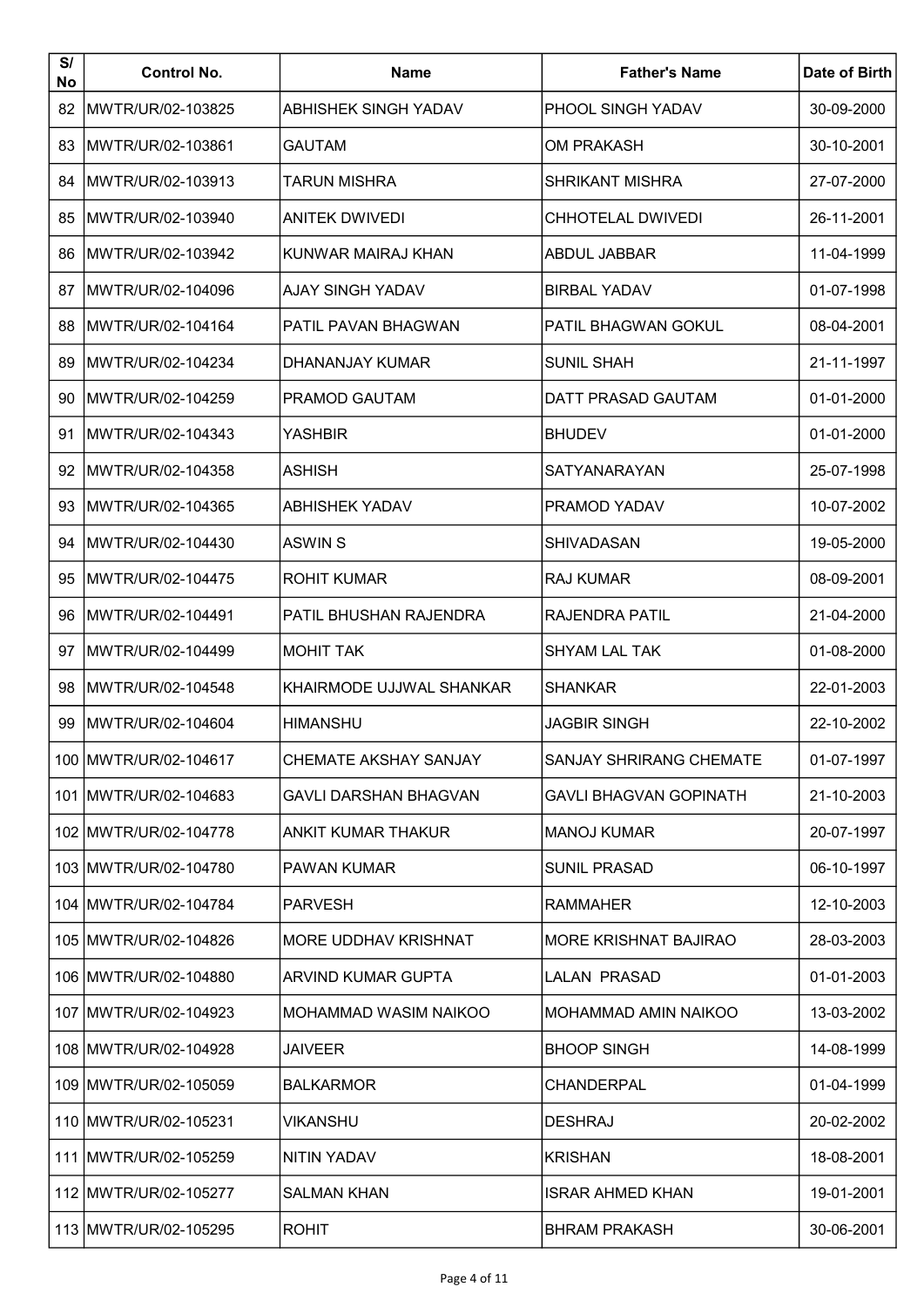| S/<br>No | <b>Control No.</b>      | <b>Name</b>                 | <b>Father's Name</b>           | Date of Birth |
|----------|-------------------------|-----------------------------|--------------------------------|---------------|
|          | 114   MWTR/UR/02-105410 | <b>PATIL RITESH SUNIL</b>   | PATIL SUNIL BHAVALAL           | 20-11-2002    |
|          | 115 MWTR/UR/02-105438   | AMIT KUMAR                  | <b>RAJESH KUMAR</b>            | 05-08-2001    |
|          | 116 MWTR/UR/02-105447   | <b>SAHIL</b>                | <b>MAHABIR SINGH</b>           | 18-10-2002    |
|          | 117 MWTR/UR/02-105455   | IANURAG YADAV               | <b>SHIVJI YADAV</b>            | 01-01-2002    |
|          | 118 MWTR/UR/02-105505   | PREMKISHOR YADAV            | <b>DEVENDRA SINGH</b>          | 06-09-2001    |
|          | 119 MWTR/UR/02-105559   | <b>MOHIT</b>                | <b>JAI PRAKASH</b>             | 05-07-2003    |
|          | 120 IMWTR/UR/02-105610  | <b>DUDHAL MARUTI</b>        | DUDHAL DADASO                  | 13-09-1997    |
|          | 121   MWTR/UR/02-105611 | IANKIT                      | <b>SUNIL KUMAR</b>             | 01-09-2001    |
|          | 122 MWTR/UR/02-105650   | <b>MANJINDER SINGH</b>      | <b>GURMUKH SINGH</b>           | 07-11-2003    |
|          | 123 MWTR/UR/02-105679   | AMIT                        | <b>SATBIR</b>                  | 30-12-1999    |
|          | 124 MWTR/UR/02-105835   | <b>SHINDE SWAPNIL RAHUL</b> | <b>SHINDE RAHUL SARJERAO</b>   | 28-05-2002    |
|          | 125 MWTR/UR/02-105840   | PATIL KALPESHWAR BHAUSAHEB  | <b>PATIL BHAUSAHEB ROHIDAS</b> | 11-04-2001    |
|          | 126 MWTR/UR/02-105855   | MOHITE AVINASH SUNIL        | <b>MOHITE SUNIL GULAB</b>      | 28-08-1997    |
|          | 127 MWTR/UR/02-105920   | DHARMENDRA SINGH            | <b>ASHOK KUMAR</b>             | 05-09-1997    |
|          | 128   MWTR/UR/02-105926 | <b>NIKHIL KUMAR</b>         | <b>RAJESH KUMAR</b>            | 05-07-2001    |
|          | 129 MWTR/UR/02-105973   | <b>SONU SINGH</b>           | <b>OM PRAKASH</b>              | 10-09-1998    |
|          | 130 MWTR/UR/02-106048   | <b>PAWAN KUMAR</b>          | <b>OMPAL SINGH</b>             | 17-10-1998    |
|          | 131   MWTR/UR/02-106152 | PINGALE SHREYAS SANDEEP     | <b>SANDEEP PINGALE</b>         | 03-10-2000    |
|          | 132 MWTR/UR/02-106244   | PARAS NATH PAL              | <b>GIR DHARI PAL</b>           | 12-12-1997    |
|          | 133 MWTR/UR/02-106299   | <b>SUKINDER</b>             | <b>JOGINDER</b>                | 20-11-2003    |
|          | 134   MWTR/UR/02-106416 | <b>RONAK</b>                | <b>RAJPAL</b>                  | 09-08-1998    |
|          | 135 MWTR/UR/02-106421   | SANOOP SISAUDIYA            | <b>RAMESH SINGH SISAUDIYA</b>  | 17-07-1998    |
|          | 136 MWTR/UR/02-106578   | AJAY                        | <b>RAVINDER</b>                | 30-12-2003    |
|          | 137 MWTR/UR/02-106579   | <b>NITIN KUMAR</b>          | <b>DESHRAJ SINGH</b>           | 21-11-2003    |
|          | 138 MWTR/UR/02-106723   | <b>SUSHIL</b>               | <b>PARKASH</b>                 | 24-11-2003    |
|          | 139 MWTR/UR/02-106778   | ABHIJITH UDAY               | <b>UDAYAKUMAR V</b>            | 06-06-1998    |
|          | 140 MWTR/UR/02-106788   | <b>SAJITHKUMAR S</b>        | K SUDARSANANPILLAI             | 22-11-1997    |
|          | 141   MWTR/UR/02-106799 | <b>DEEPAK KUMAR</b>         | <b>DINESH PHOGAT</b>           | 02-01-1999    |
|          | 142 MWTR/UR/02-106862   | <b>DILSHAD</b>              | RAHIMULLAH ANSARI              | 01-10-2003    |
|          | 143 MWTR/UR/02-106868   | IANUJ KUMAR KULHARI         | RAGHUVEER SINGH KULHARI        | 28-02-2002    |
|          | 144   MWTR/UR/02-106883 | SANJEET KUMAR YADAV         | <b>SHIV SHANKAR YADAV</b>      | 04-09-1999    |
|          | 145 MWTR/UR/02-106974   | <b>VIVEKANAND KHOBAN</b>    | DAYANAND                       | 08-03-2002    |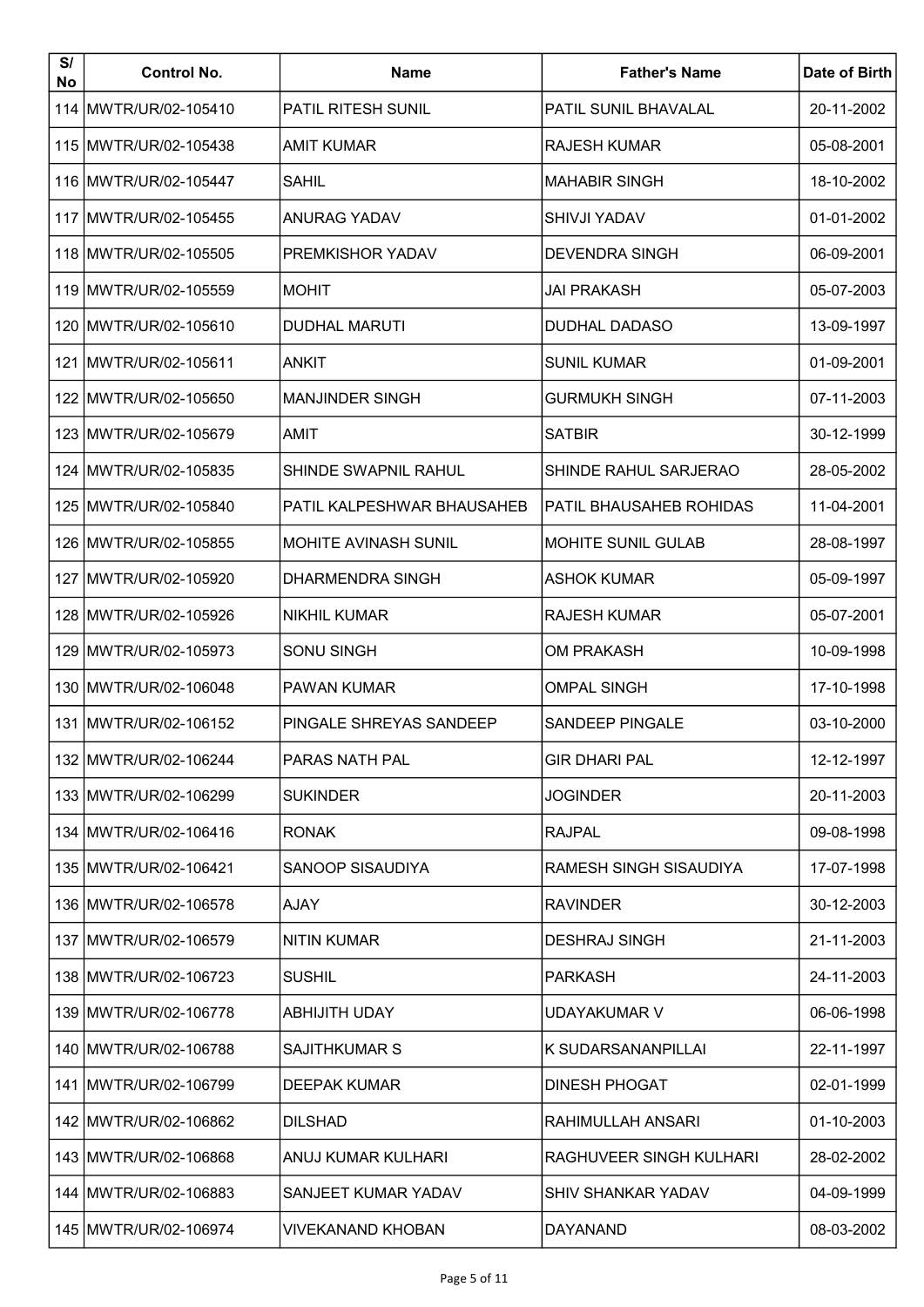| S/<br>No | <b>Control No.</b>                     | <b>Name</b>                 | <b>Father's Name</b>      | Date of Birth |
|----------|----------------------------------------|-----------------------------|---------------------------|---------------|
|          | 146 MWTR/UR/02-107048                  | <b>ALOK GOVIND</b>          | <b>BINOD KUMAR KARN</b>   | 26-10-2001    |
|          | 147 MWTR/UR/02-107060                  | <b>DIVYA PRATAP</b>         | <b>DHYAN PAL SINGH</b>    | 01-01-2001    |
|          | 148   MWTR/UR/02-107125                | RAHUL KUMAR                 | <b>DHARMENDER</b>         | 21-08-2000    |
|          | 149 MWTR/UR/02-107126                  | <b>SHUBHAM SINGH</b>        | <b>PRAKASH SINGH</b>      | 01-07-2002    |
|          | 150 MWTR/UR/02-107127                  | <b>VIRENDAR KUMAR YADAV</b> | SATISH KUMAR YADAV        | 29-07-1998    |
|          | 151 MWTR/UR/02-107156                  | SARATHKUMAR S               | SANTHOSHKUMAR P           | 10-01-2001    |
|          | 152 MWTR/UR/02-107160                  | <b>BHUSHAN BHASKAR</b>      | <b>SHIV KUMAR SHARMA</b>  | 02-01-2002    |
|          | 153 MWTR/UR/02-107247                  | <b>PRABHAT SAINI</b>        | <b>PRADEEP SAINI</b>      | 31-01-2001    |
|          | 154 MWTR/UR/02-107255                  | <b>VIKASH</b>               | <b>SIYA RAM</b>           | 13-01-2002    |
|          | 155 MWTR/UR/02-107296                  | <b>BISHWAS YADAV</b>        | RAMASHRAY YADAV           | 25-10-1998    |
|          | 156 MWTR/UR/02-107316                  | AMIT                        | <b>ROHTASH</b>            | 04-07-2003    |
|          | 157 MWTR/UR/02-107319                  | YOGESH KUMAR                | <b>RAMJILAL</b>           | 01-05-1997    |
|          | 158 MWTR/UR/02-107358                  | <b>KRISHNA KUMAR</b>        | <b>RAJ KUMAR SINGH</b>    | 02-02-2000    |
|          | 159 MWTR/UR/02-107361                  | MANISH                      | <b>KRISHN MURARI</b>      | 01-02-1997    |
|          | 160 MWTR/UR/02-107362                  | VIKAS                       | <b>BALBIR NEHRA</b>       | 20-01-1999    |
|          | 161   MWTR/UR/02-107379                | <b>ATUL YADAV</b>           | <b>KULDEEP</b>            | 05-07-1999    |
|          | 162 MWTR/UR/02-107476                  | <b>KOTHALKAR RAM</b>        | <b>GANESH KOTHALKAR</b>   | 30-05-2001    |
|          | 163 MWTR/UR/02-107613                  | PRAVEEN YADAV               | <b>PRAVESH KUMAR</b>      | 08-02-2001    |
|          | 164   MWTR/UR/02-107615                | <b>PATIL NITIN</b>          | PATIL RAMKRUSHNA          | 30-10-2000    |
|          | 165 MWTR/UR/02-107850                  | <b>RAVINDER KUMAR</b>       | <b>MANOJ KUMAR</b>        | 21-11-2002    |
|          | 166   MWTR/UR/02-108100                | <b>AKSHAY PRAJAPATI</b>     | VISHNU PRAJAPATI          | 17-11-2001    |
|          | 167 MWTR/UR/02-108108                  | <b>ABHINEET KAPURIA</b>     | PHOOL CHAND               | 25-10-2002    |
|          | 168   MWTR/UR/02-108172                | <b>PRASHANT SINGH</b>       | <b>SHIV BAHADUR SINGH</b> | 16-08-2001    |
|          | 169 MWTR/UR/02-108201                  | <b>NITIN KUMAR</b>          | <b>NAFE SINGH</b>         | 01-06-2002    |
|          | 170 MWTR/UR/02-108290                  | <b>ADARSH H</b>             | <b>HAREESH KUMAR S</b>    | 30-11-1999    |
|          | 171   MWTR/UR/02-108405                | <b>MANJEET</b>              | SHER SINGH                | 16-12-1998    |
|          | 172 MWTR/UR/02-108407                  | <b>NEERAJ KUMAR</b>         | <b>DINESH KUMAR</b>       | 24-12-2000    |
|          | 173 MWTR/UR/02-108461                  | <b>RAVI KUMAR</b>           | <b>HEMANT KISHOR</b>      | 20-12-2001    |
|          | 174 MWTR/UR/02-108540                  | ANAND KUMAR SINGH           | <b>RAMESH SINGH</b>       | 05-01-1999    |
|          | 175 MWTR/UR/02-108575                  | <b>BHARAT SINGH</b>         | <b>FATEH SINGH</b>        | 29-08-2002    |
|          | <b>SC CATEGORY : MSW (MESS WAITER)</b> |                             |                           |               |
|          | 176 MWTR/SC/02-200297                  | <b>AJAY KUMAR BAITHA</b>    | <b>MADAN BAITHA</b>       | 28-06-2002    |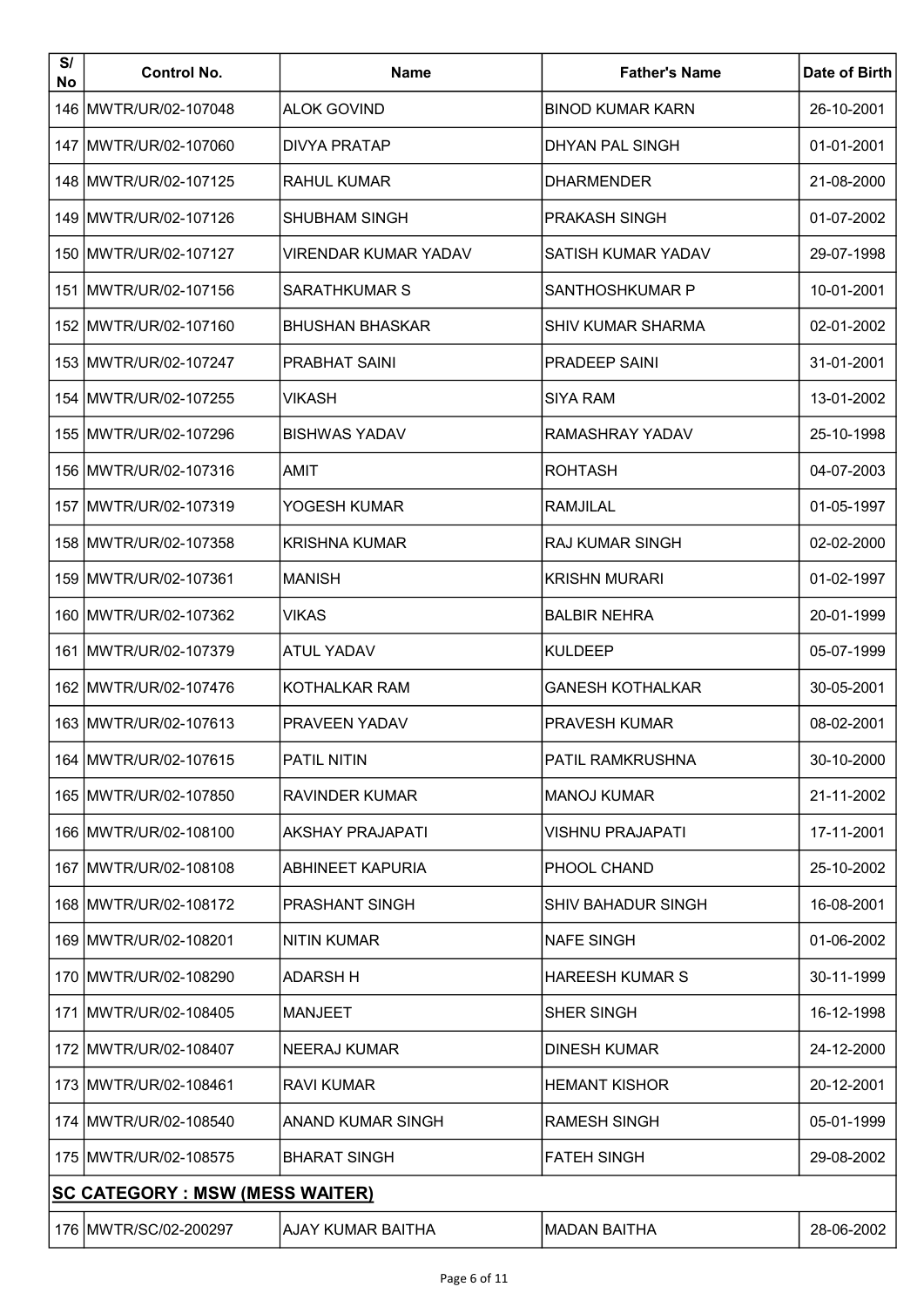| S/<br>No | <b>Control No.</b>      | <b>Name</b>                                    | <b>Father's Name</b>          | Date of Birth |
|----------|-------------------------|------------------------------------------------|-------------------------------|---------------|
|          | 177 MWTR/SC/02-200413   | <b>INGOLE VAIBHAV BABURAO</b>                  | <b>INGOLE BABURAO SUKHDEO</b> | 12-06-2002    |
|          | 178 MWTR/SC/02-200480   | VISHAL RAM                                     | SHIVDARSH RAM                 | 03-12-2002    |
|          | 179 MWTR/SC/02-200594   | PRABHU DYAL                                    | VIJAY KUMAR                   | 18-09-2002    |
|          | 180 MWTR/SC/02-200604   | <b>HITESH KUMAR</b>                            | <b>SHIV RAM</b>               | 15-07-2002    |
|          | 181   MWTR/SC/02-200693 | <b>RANJEET KUMAR</b>                           | <b>JAY PRAKASH</b>            | 20-09-1999    |
|          | 182 MWTR/SC/02-200758   | <b>PRABHJOT SINGH</b>                          | <b>AVTAR SINGH</b>            | 02-03-2001    |
|          | 183 MWTR/SC/02-200759   | <b>VIVEK RAJ</b>                               | RAVINDRA SINGH                | 21-12-1998    |
|          | 184   MWTR/SC/02-200851 | SIDDHARTH KUMAR                                | <b>SHRIKANT</b>               | 09-07-1997    |
|          | 185 MWTR/SC/02-200858   | SAVALAPURAM PRASANTHRAO                        | SAVALAPURAM ESWARARAO         | 14-06-1998    |
|          | 186 MWTR/SC/02-200889   | <b>VINAY KUMAR</b>                             | VINOD KUMAR                   | 08-01-2001    |
|          | 187 MWTR/SC/02-200898   | KHAIRNAR SAURAV SANJAY                         | <b>SANJAY</b>                 | 31-07-2000    |
|          | 188 MWTR/SC/02-200912   | <b>MANMOHAN LAL</b>                            | VIJAY KUMAR                   | 05-08-2000    |
|          | 189 MWTR/SC/02-200931   | <b>GURSHARAN SINGH</b>                         | <b>AMARJIT SINGH</b>          | 24-03-2003    |
|          | 190 MWTR/SC/02-200962   | <b>INGLE DIPAK VISHNU</b>                      | <b>INGLE VISHNU SAKHARAM</b>  | 02-06-2002    |
|          | 191   MWTR/SC/02-200989 | SANDEEP KUMAR                                  | <b>BHAWAR LAL</b>             | 14-09-2001    |
|          | 192 MWTR/SC/02-201142   | <b>INGLE VAIBHAV DINKAR</b>                    | <b>INGLE DINKAR</b>           | 15-03-2001    |
|          | 193 MWTR/SC/02-201159   | <b>BHARGABH MANDAL</b>                         | <b>BHAJAN MANDAL</b>          | 28-03-2001    |
|          | 194   MWTR/SC/02-201190 | <b>SALVE BHOLENATH LAXMAN</b>                  | <b>LAXMAN SALVE</b>           | 30-12-1999    |
|          | 195 MWTR/SC/02-201213   | <b>BARUKU NAGA APPA RAO</b>                    | <b>BARUKU APPA RAO</b>        | 16-06-1993    |
|          | 196 MWTR/SC/02-201280   | <b>MAYANK</b>                                  | <b>CHANDRA PRAKASH</b>        | 05-10-2003    |
|          | 197 MWTR/SC/02-201353   | MORE AVINASH MUKUNDA                           | MUKUNDA SAMBHAJI MORE         | 17-01-2000    |
|          | 198 MWTR/SC/02-201414   | <b>NARESH</b>                                  | OMPRAKASH SINGH               | 09-08-2000    |
|          | 199 MWTR/SC/02-201523   | <b>KAPIL OAD</b>                               | <b>RAMESH OAD</b>             | 10-05-1998    |
|          | 200 MWTR/SC/02-201638   | <b>SANDEEP MATHUR</b>                          | RAKESH KUMAR MATHUR           | 08-07-1997    |
|          | 201   MWTR/SC/02-201708 | <b>SHARAT MAHALIK</b>                          | LAXMAN MAHALIK                | 08-03-2001    |
|          | 202 MWTR/SC/02-201718   | SUMIT SATERI KAMBLE                            | <b>SATERI KAMBLE</b>          | 12-06-2001    |
|          | 203   MWTR/SC/02-201834 | <b>MORE MADAN PUNA</b>                         | <b>MORE PUNA CHINDHA</b>      | 15-05-2000    |
|          | 204 MWTR/SC/02-201937   | <b>MANOJ KUMAR</b>                             | <b>MOHAN RAM</b>              | 01-01-1998    |
|          | 205 MWTR/SC/02-202015   | <b>ABHISHEK</b>                                | <b>KRISHAN KUMAR</b>          | 18-11-1998    |
|          | 206   MWTR/SC/02-202090 | ARUN KUMAR G                                   | GANDHI S                      | 18-09-1999    |
|          | 207 MWTR/SC/02-202152   | <b>JAINJANGADE MALHARI</b><br><b>SWAMINATH</b> | JAINJANGADE SWAMINATHAN       | 19-05-1996    |
|          | 208 MWTR/SC/02-202157   | TAMILAN M                                      | MUNIYAPPAN S                  | 27-12-2001    |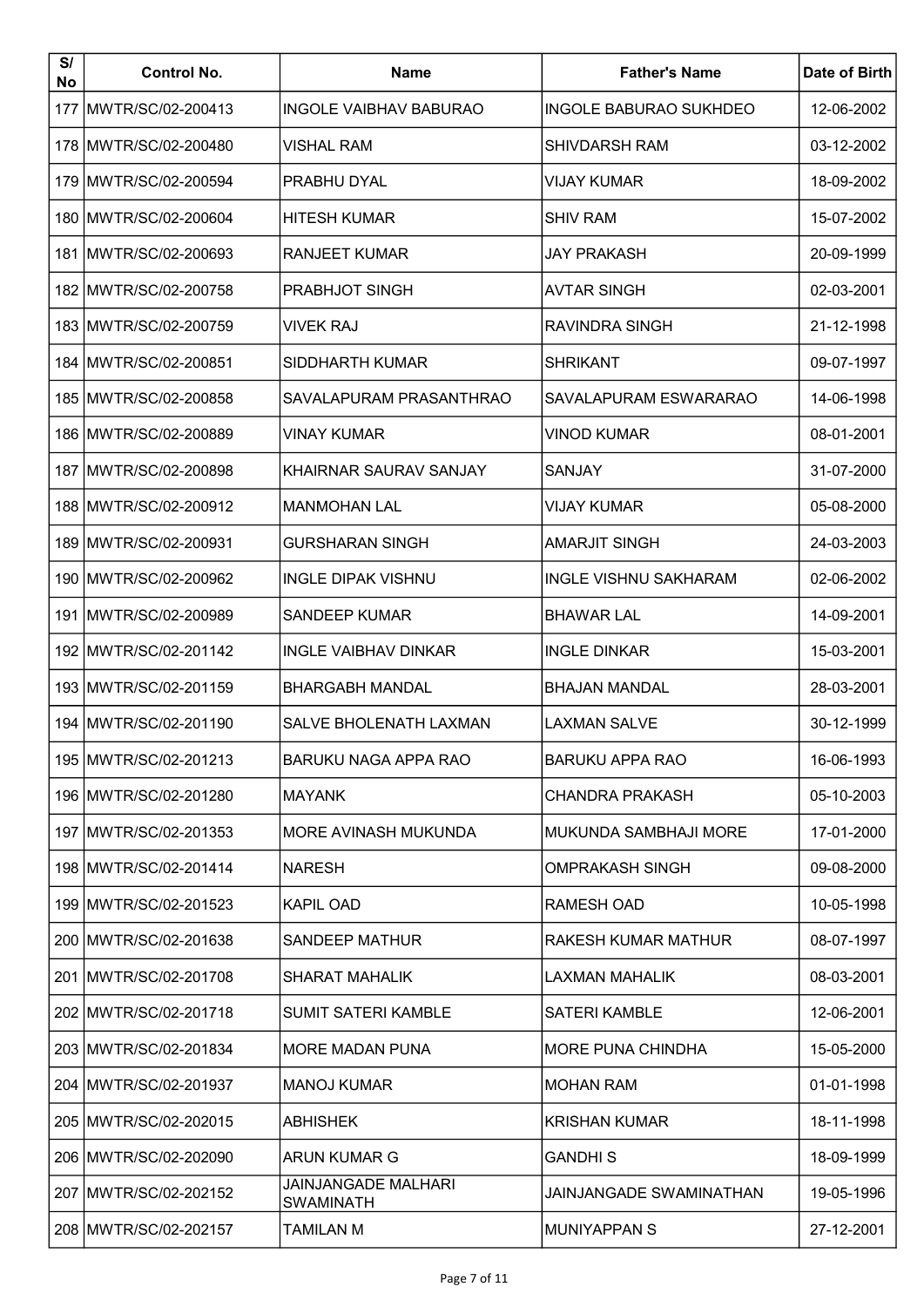| S/<br>No | <b>Control No.</b>      | <b>Name</b>                          | <b>Father's Name</b>      | Date of Birth |
|----------|-------------------------|--------------------------------------|---------------------------|---------------|
|          | 209 MWTR/SC/02-202211   | <b>MUKESH KUMAR</b>                  | KHEDAN RAM                | 15-09-1997    |
|          | 210 MWTR/SC/02-202226   | <b>RAHUL</b>                         | <b>MAHENDER SINGH</b>     | 24-07-2001    |
|          | 211 MWTR/SC/02-202242   | <b>BHASHKARANAND ARYA</b>            | <b>GOVIND RAM</b>         | 17-11-2003    |
|          | 212 MWTR/SC/02-202322   | ALHAT YASH NARESH                    | ALHAT NARESH SHRAWAN      | 11-07-2003    |
|          | 213 MWTR/SC/02-202325   | ALHAT RUSHIKESH NARESH               | ALHAT NARESH SHRAWAN      | 15-05-2001    |
|          | 214 IMWTR/SC/02-202378  | <b>JASVINDER SINGH</b>               | <b>BALDEV SINGH</b>       | 06-06-2003    |
|          | 215 MWTR/SC/02-202425   | VARUN RAJ                            | <b>MANOJ PASWAN</b>       | 26-06-2001    |
|          | 216 MWTR/SC/02-202536   | <b>HEMANT SINGH AHIRWAR</b>          | <b>PRAMOD</b>             | 30-11-2003    |
|          | 217 MWTR/SC/02-202550   | <b>RAMAN KUMAR</b>                   | <b>RAJINDER SINGH</b>     | 14-08-2000    |
|          | 218 IMWTR/SC/02-202557  | <b>BIKEE KUMAR</b>                   | <b>CHHOTE LAL</b>         | 19-10-2002    |
|          | 219 IMWTR/SC/02-202624  | <b>VINEET KUMAR</b>                  | <b>KHUB LAL RAM</b>       | 05-01-2000    |
|          | 220 IMWTR/SC/02-202726  | KHANDEKAR SURAJ ABAS                 | KHANDEKAR ABAS DIGRAPPA   | 25-10-2001    |
|          | 221 IMWTR/SC/02-202837  | SONAWANE HARSHAL<br><b>PRABHAKAR</b> | SONAWANE PRABHAKAR MADHAV | 05-11-1999    |
|          | 222 MWTR/SC/02-202888   | <b>RAJA</b>                          | <b>JUGENDRA SINGH</b>     | 30-11-2002    |
|          | 223 MWTR/SC/02-202928   | AKASH GAUTAM                         | <b>VRIJALAL</b>           | 12-08-1998    |
|          | 224 IMWTR/SC/02-202945  | VIGHANE DHIRAJ DILIP                 | <b>DILIP</b>              | 21-05-1995    |
|          | 225 MWTR/SC/02-202966   | <b>KULDEEP</b>                       | ONKARNATH                 | 23-01-2001    |
|          | 226 MWTR/SC/02-203045   | <b>PREM KUMAR</b>                    | <b>PAWAN KUMAR</b>        | 19-10-2000    |
|          | 227 MWTR/SC/02-203106   | <b>SUNNY</b>                         | <b>NAFE SINGH</b>         | 11-05-2003    |
|          | 228 MWTR/SC/02-203220   | VIKASH                               | <b>ASHOK KUMAR</b>        | 01-10-2000    |
|          | 229 MWTR/SC/02-203305   | NIKALJE SACHIN SANJAY                | NIKALJE SANJAY VASANTRAO  | 16-07-2003    |
|          | 230 MWTR/SC/02-203338   | AKASH                                | <b>VIJAY KUMAR</b>        | 10-10-1997    |
|          | 231   MWTR/SC/02-203397 | SONUNE SUNIL AUCHITRAO               | <b>AUCHITRAO SONUNE</b>   | 05-10-1999    |
|          | 232 MWTR/SC/02-203423   | SHASHI KUMAR KAUSHAL                 | <b>SOHAN LAL</b>          | 06-01-1994    |
|          | 233 MWTR/SC/02-203453   | VINAYAK DOGRA                        | <b>KEWAL KUMAR</b>        | 09-11-2001    |
|          | 234   MWTR/SC/02-203507 | <b>SANNY</b>                         | <b>JANESWAR SINGH</b>     | 19-10-2001    |
|          | 235 MWTR/SC/02-203535   | SHIV DEV                             | <b>CHAMAN LAL</b>         | 06-02-1999    |
|          | 236 IMWTR/SC/02-203612  | <b>CHANDAN KUMAR</b>                 | <b>CHHANGUR RAM</b>       | 10-08-1995    |
|          | 237 MWTR/SC/02-203642   | <b>SARAN S</b>                       | SISUPALAN K               | 14-04-1995    |
|          | 238 IMWTR/SC/02-203762  | RAVINDRA KUMAR GAUTAM                | <b>SHIVJI RAM</b>         | 10-06-1995    |
|          | 239 MWTR/SC/02-203815   | <b>BAVISANE RUTIK VIJAY</b>          | <b>VIJAY BAVISANE</b>     | 19-04-2001    |
|          | 240 MWTR/SC/02-203820   | PAWAN KUMAR                          | <b>KRISHAN KUMAR</b>      | 16-07-2002    |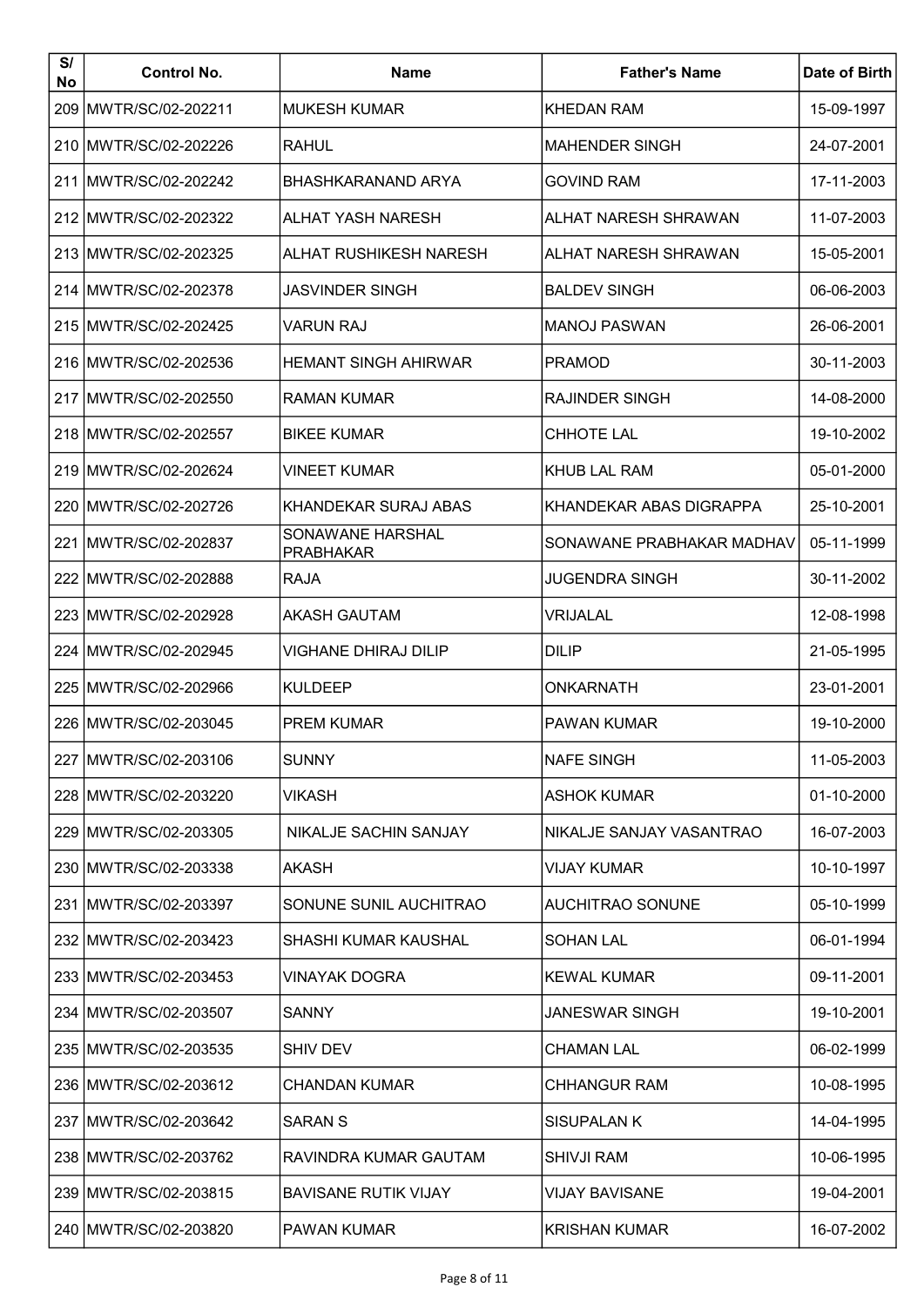| S/<br>No | <b>Control No.</b>      | <b>Name</b>                      | <b>Father's Name</b>          | Date of Birth |
|----------|-------------------------|----------------------------------|-------------------------------|---------------|
|          | 241 MWTR/SC/02-203861   | <b>SHUBHAM KUMAR</b>             | <b>RAMYASH RAM</b>            | 20-08-2000    |
|          | 242 MWTR/SC/02-203880   | NIKAM JAY SANGHSURYA DIPAK       | DIPAK DALPAT NIKAM            | 14-05-2001    |
|          | 243 IMWTR/SC/02-203889  | <b>KEDAR ROHAN SUNIL</b>         | <b>KEDAR SUNIL GAJANAN</b>    | 03-08-1998    |
|          | 244 IMWTR/SC/02-203894  | <b>PANKAJ KUMAR</b>              | <b>SHIV NARAYAN RAM</b>       | 12-02-1998    |
|          | 245 MWTR/SC/02-203911   | <b>LOVE</b>                      | <b>DEVDUTT</b>                | 27-12-2001    |
|          | 246 MWTR/SC/02-203953   | <b>AMAN NAGAR</b>                | <b>PRATAP SINGH</b>           | 15-08-1997    |
|          | 247 IMWTR/SC/02-203972  | <b>BHARUDE SHRIKRISHNA DILIP</b> | <b>DILIP</b>                  | 10-08-1999    |
|          | 248 MWTR/SC/02-204023   | KRISHN KUMAR RAJAK               | KANHAIYA RAM                  | 01-07-2002    |
|          | 249 MWTR/SC/02-204033   | <b>SATYAM KUMAR TANTI</b>        | LAXMAN TANTI                  | 15-07-1996    |
|          | 250 MWTR/SC/02-204066   | SUNIL KUMAR JAISWAR              | <b>BALIRAM JAISWAR</b>        | 15-03-1998    |
|          | 251 MWTR/SC/02-204147   | <b>SHASHI SHEKHAR</b>            | SHIV NARAYAN PRASAD DHUSIA    | 27-06-1999    |
|          | 252 MWTR/SC/02-204185   | <b>ABLESH KUMAR</b>              | <b>MUKHA SINGH</b>            | 06-10-1994    |
|          | 253 MWTR/SC/02-204238   | SANKAR NARAYAN MONDAL            | <b>SUVENDU MONDAL</b>         | 09-06-2000    |
|          | 254 MWTR/SC/02-204299   | WAGHMARE SAURAV VITHOBA          | VITHOBA PANDHARI WAGHMARE     | 05-06-1998    |
|          | 255   MWTR/SC/02-204300 | SASIDHARAN A                     | ANANDARAJ S                   | 01-04-2003    |
|          | 256 MWTR/SC/02-204355   | <b>AMBHORE SANGAM VILAS</b>      | VILAS AMRUTA AMBHORE          | 07-10-1999    |
|          | 257 MWTR/SC/02-204410   | <b>SHIV KUMAR</b>                | SITARAM PRASAD                | 02-01-1994    |
|          | 258 MWTR/SC/02-204484   | <b>AJAY PP</b>                   | <b>PRADEEP PP</b>             | 10-07-1998    |
|          | 259 MWTR/SC/02-204547   | <b>PRADIP KUMAR PASWAN</b>       | <b>RAJ NARAYAN RAM</b>        | 01-03-1999    |
|          | 260 MWTR/SC/02-204587   | <b>KEDAR VISHAL JALINDAR</b>     | <b>KEDAR JALINDAR SRIPATI</b> | 07-10-1999    |
|          | 261   MWTR/SC/02-204629 | <b>MANISH KUMAR</b>              | <b>RAM MILAN PRASAD</b>       | 26-07-1998    |
|          | 262 MWTR/SC/02-204689   | UPARWAT ASHISH MILIND            | MILIND KISAN UPARAWAT         | 04-06-2000    |
|          | 263 MWTR/SC/02-204740   | <b>ANIL KUMAR</b>                | UMA SHANKAR                   | 23-07-1994    |
|          | 264 MWTR/SC/02-204970   | <b>MUNISH KUMAR</b>              | DAVINDER KUMAR                | 12-11-2003    |
|          | 265   MWTR/SC/02-204988 | RAVINDRA PARIHAR                 | JAGADISH                      | 04-04-2002    |
|          | 266 MWTR/SC/02-205006   | <b>KESHAV</b>                    | ONKARNATH                     | 01-06-2003    |
|          | 267 MWTR/SC/02-205106   | <b>SAHIL KOUNDAL</b>             | PRAKASH CHAND                 | 10-08-2001    |
|          | 268 MWTR/SC/02-205192   | <b>BAGADE AMOL ANIL</b>          | <b>ANIL BAGADE</b>            | 14-06-2001    |
|          | 269 MWTR/SC/02-205249   | <b>DEEPANSHU</b>                 | <b>RAVI KUMAR</b>             | 22-08-1998    |
|          | 270 MWTR/SC/02-205274   | RAVI                             | <b>INDERPAL</b>               | 03-10-2002    |
|          | 271 MWTR/SC/02-205285   | RAHUL KUMAR RANJAN               | <b>ASHOK KUMAR</b>            | 25-07-1999    |
|          | 272 MWTR/SC/02-205329   | KOCHARLA PRASANTHA RAJU          | KOCHARLA PRASANDA RAO         | 12-11-1993    |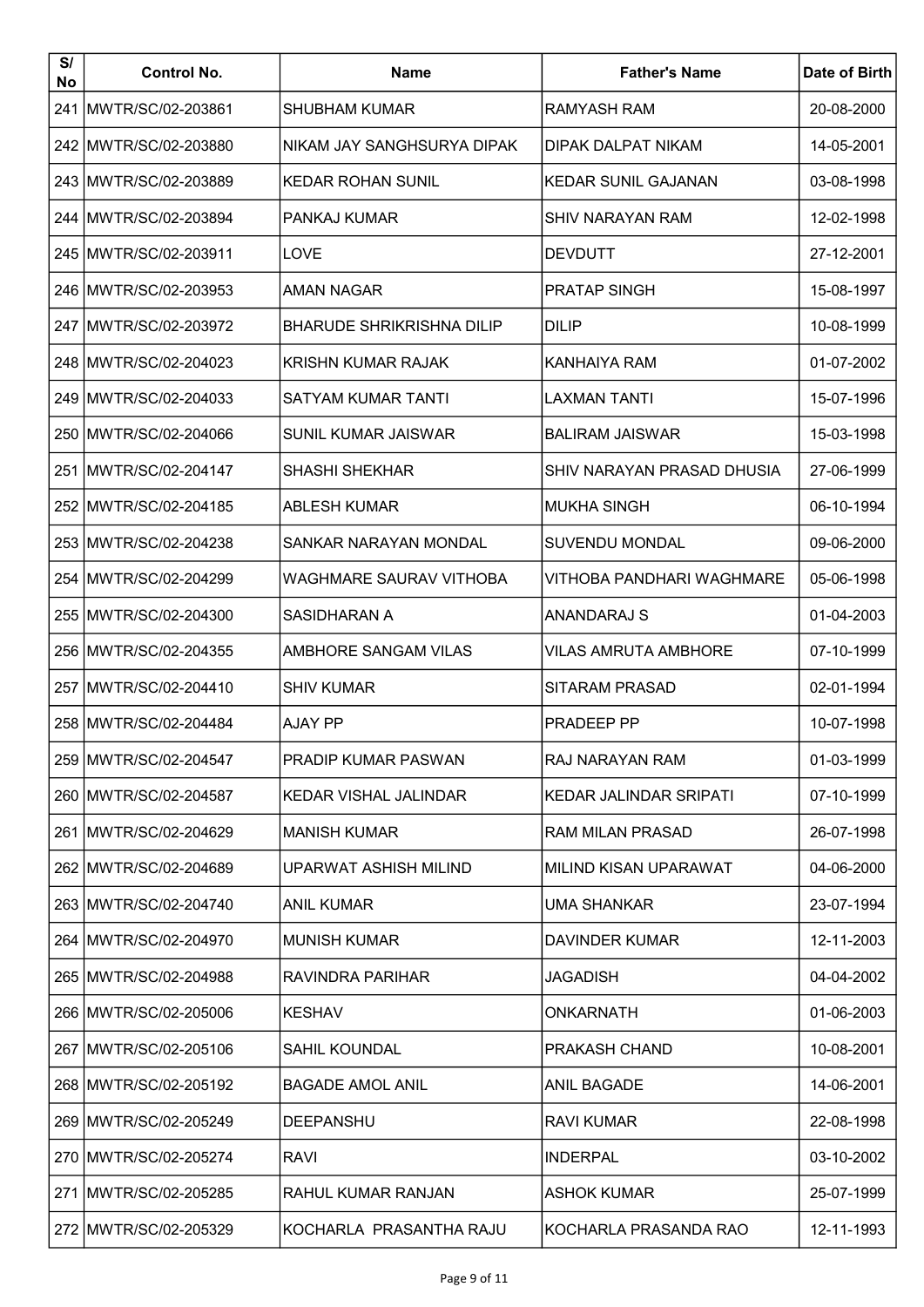| S/<br>No | <b>Control No.</b>                      | <b>Name</b>                     | <b>Father's Name</b>           | Date of Birth |
|----------|-----------------------------------------|---------------------------------|--------------------------------|---------------|
|          | 273 MWTR/SC/02-205360                   | KHANDARE PRAFULLA PUNJAJI       | KHANDARE PUNJAJI SONAJI        | 25-11-2002    |
|          | 274 MWTR/SC/02-205387                   | <b>RAJ KUMAR</b>                | <b>ISHWARI PRASAD</b>          | 03-10-1998    |
|          | 275 MWTR/SC/02-205388                   | KUNAL DONGRE DADARAO            | DADARAO                        | 04-08-2001    |
|          | 276 MWTR/SC/02-205493                   | <b>SANDEEP KUMAR</b>            | <b>SATPAL</b>                  | 23-12-1999    |
|          | <b>EWS CATEGORY : MSW (MESS WAITER)</b> |                                 |                                |               |
|          | 277 MWTR/EWS/02-500010                  | <b>ASHWANI PRATAP</b>           | <b>ABDESH SINGH</b>            | 07-07-2000    |
|          | 278 MWTR/EWS/02-500037                  | <b>ADITYA SHARMA</b>            | <b>KRISHAN KUMAR</b>           | 15-02-1997    |
|          | 279 MWTR/EWS/02-500047                  | <b>ABHISHAR SAURAV</b>          | <b>VIRENDER KUMAR</b>          | 23-02-1999    |
|          | 280 MWTR/EWS/02-500107                  | <b>RAVI MISHRA</b>              | MITHILESH CHANDRA MISHRA       | 24-07-1998    |
|          | 281 MWTR/EWS/02-500137                  | PRAVIN KUMAR TIWARI             | <b>ASHOK KUMAR TIWARI</b>      | 05-05-1999    |
|          | 282 MWTR/EWS/02-500167                  | <b>ANKESH RAI</b>               | <b>RAJKISHOR RAI</b>           | 01-07-2000    |
|          | 283 MWTR/EWS/02-500184                  | <b>NANDU S NAIR</b>             | <b>SASIKUMAR R S</b>           | 06-09-1999    |
|          | 284 MWTR/EWS/02-500200                  | <b>ABHISHEK MISHRA</b>          | <b>SHIV ASARE MISHRA</b>       | 17-08-2001    |
|          | 285 MWTR/EWS/02-500238                  | <b>VINAY KUMAR</b>              | <b>ARVIND KUMAR</b>            | 07-10-1998    |
|          | 286 MWTR/EWS/02-500257                  | AKASH KUMAR                     | <b>UMESH SINGH</b>             | 03-02-1999    |
|          | 287 MWTR/EWS/02-500258                  | MUTKULE AKSHAY SHIVAJI          | <b>MUTKULE SHIVAJI BAPURAO</b> | 24-08-1999    |
|          | 288 MWTR/EWS/02-500264                  | <b>MANDEEP PUNIA</b>            | <b>JORA RAM</b>                | 14-12-2003    |
|          | 289 MWTR/EWS/02-500276                  | <b>VIVEK WAIBHAV</b>            | <b>BINOD KUMAR CHAUBEY</b>     | 06-11-1998    |
|          | 290   MWTR/EWS/02-500282                | <b>ASHISH</b>                   | <b>MOHAN LAL</b>               | 16-10-2002    |
|          | 291 MWTR/EWS/02-500294                  | SANDEEP PUNIA                   | <b>HOSHIYAR SINGH</b>          | 12-12-2003    |
|          | 292 MWTR/EWS/02-500315                  | DESHMUKH SUNIL VITTHAL          | VITTHAL DESHMUKH               | 16-07-1999    |
|          | 293 MWTR/EWS/02-500426                  | <b>MOHIT</b>                    | <b>JAIPRAKASH</b>              | 26-09-2000    |
|          | 294 MWTR/EWS/02-500437                  | <b>UDAY</b>                     | <b>MUKESH KUMAR</b>            | 05-11-1999    |
|          | 295 MWTR/EWS/02-500517                  | SHELKE KRUSHNA WACHISHTHA       | <b>WACHISHTHA SHELKE</b>       | 15-01-2000    |
|          | 296   MWTR/EWS/02-500595                | <b>MARATHE VIRAJ SAMBHAJI</b>   | SAMBHAJI                       | 25-12-1997    |
|          | 297 IMWTR/EWS/02-500599                 | SHIVAM SINGH                    | <b>RAJESH SINGH</b>            | 05-07-2002    |
|          | 298 MWTR/EWS/02-500609                  | <b>PRABHAT SINGH</b>            | <b>RAM NARESH SINGH</b>        | 11-04-2002    |
|          | 299   MWTR/EWS/02-500634                | <b>NAVEEN KUMAR</b>             | <b>PURAN SINGH</b>             | 19-08-1999    |
|          | 300   MWTR/EWS/02-500647                | <b>MANE SURAJSINH BALASAHEB</b> | <b>BALASAHEB DAGADU MANE</b>   | 20-11-1998    |
|          | 301   MWTR/EWS/02-500662                | PAWAR PRASAD SAMBHAJI           | PAWAR SAMBHAJI RAMCHANDRA      | 04-01-2000    |